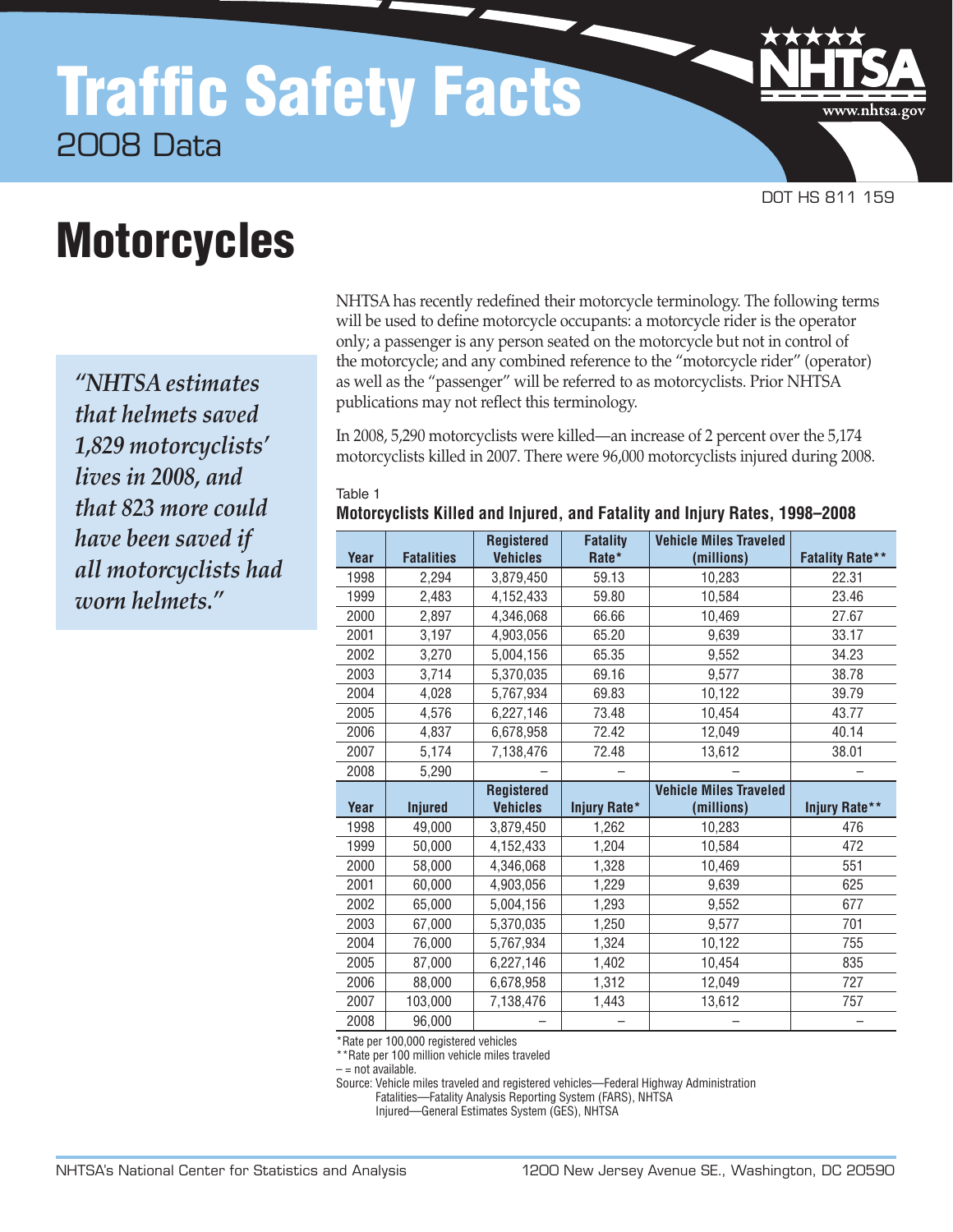#### Table 2 **Motorcycle Rider Fatalities by State, Helmet Use, and BAC, 2008**

|                      | <b>Total Motorcycle</b><br><b>Riders Killed</b> | <b>Helmeted</b> | <b>Not Helmeted</b> | <b>Impaired Motorcycle Riders</b><br>Killed (BAC=.08+) | $BAC=.01+$     |
|----------------------|-------------------------------------------------|-----------------|---------------------|--------------------------------------------------------|----------------|
| <b>State</b>         | <b>Number</b>                                   | <b>Percent</b>  | <b>Percent</b>      | <b>Percent</b>                                         | <b>Percent</b> |
| Alabama              | 95                                              | 85%             | 15%                 | 20%                                                    | 27%            |
| Alaska               | 8                                               | 50%             | 50%                 | 35%                                                    | 36%            |
| Arizona              | 133                                             | 49%             | 51%                 | 23%                                                    | 32%            |
| Arkansas             | 59                                              | 42%             | 58%                 | 21%                                                    | 37%            |
| California           | 537                                             | 88%             | 12%                 | 26%                                                    | 30%            |
| Colorado             | 88                                              | 33%             | 67%                 | 30%                                                    | 32%            |
| Connecticut          | 50                                              | 37%             | 63%                 | 34%                                                    | 37%            |
| Delaware             | 16                                              | 50%             | 50%                 | 55%                                                    | 63%            |
| Dist of Columbia     | $\overline{7}$                                  | 86%             | 14%                 | 29%                                                    | 50%            |
| Florida              | 523                                             | 52%             | 48%                 | 33%                                                    | 41%            |
| Georgia              | 166                                             | 93%             | 7%                  | 21%                                                    | 25%            |
| Hawaii               | 25                                              | 28%             | 72%                 | 40%                                                    | 49%            |
| Idaho                | $\overline{29}$                                 | 62%             | 38%                 | 22%                                                    | 32%            |
| Illinois             | 121                                             | 26%             | 74%                 | 35%                                                    | 47%            |
| Indiana              | 119                                             | 24%             | 76%                 | 28%                                                    | 35%            |
|                      | 48                                              | 15%             | 85%                 | 17%                                                    | 22%            |
| lowa<br>Kansas       | 43                                              | 26%             | 74%                 | 43%                                                    | 49%            |
|                      | 93                                              | 40%             |                     | 24%                                                    | 28%            |
| Kentucky             | $\overline{76}$                                 | 59%             | 60%<br>41%          |                                                        |                |
| Louisiana            | 18                                              |                 | 76%                 | 29%                                                    | 36%<br>17%     |
| Maine                | 84                                              | 24%<br>88%      |                     | 17%                                                    | 31%            |
| Maryland             | $\overline{41}$                                 | 97%             | 12%<br>3%           | 27%<br>22%                                             | 40%            |
| Massachusetts        | 121                                             | 88%             | 12%                 |                                                        | 35%            |
| Michigan             | 64                                              | 19%             | 81%                 | 28%<br>38%                                             | 44%            |
| Minnesota            | $\overline{39}$                                 | 79%             |                     |                                                        | 32%            |
| Mississippi          |                                                 |                 | 21%                 | 26%                                                    |                |
| Missouri             | 102                                             | 77%             | 23%                 | 31%                                                    | 36%            |
| Montana              | 32                                              | 40%             | 60%                 | 31%                                                    | 31%            |
| Nebraska             | 19                                              | 84%             | 16%                 | 39%                                                    | 39%            |
| Nevada               | $\overline{59}$                                 | 75%             | 25%                 | 36%                                                    | 42%            |
| New Hampshire        | 29                                              | 38%             | 62%                 | 22%                                                    | 40%            |
| New Jersey           | 78                                              | 87%             | 13%                 | 21%                                                    | 37%            |
| New Mexico           | 45                                              | 4%              | 96%                 | 31%                                                    | 38%            |
| New York             | 177                                             | 81%             | 19%                 | 24%                                                    | 30%            |
| North Carolina       | 159                                             | 91%             | 9%                  | 28%                                                    | 38%            |
| North Dakota         | 12                                              | 25%             | 75%                 | 51%                                                    | 51%            |
| Ohio                 | 194                                             | 30%             | 70%                 | 32%                                                    | 36%            |
| Oklahoma             | 80                                              | 25%             | 75%                 | 30%                                                    | 32%            |
| Oregon               | 43                                              | 98%             | 2%                  | 30%                                                    | 35%            |
| Pennsylvania         | 227                                             | 49%             | 51%                 | 32%                                                    | 40%            |
| Rhode Island         | 7                                               | 71%             | 29%                 | 30%                                                    | 30%            |
| South Carolina       | 115                                             | 26%             | 74%                 | 42%                                                    | 53%            |
| South Dakota         | 14                                              | 29%             | 71%                 | 14%                                                    | 21%            |
| Tennessee            | 134                                             | 89%             | 11%                 | 26%                                                    | 31%            |
| Texas                | 480                                             | 38%             | 62%                 | 38%                                                    | 46%            |
| Utah                 | $\overline{34}$                                 | 32%             | 68%                 | 13%                                                    | 15%            |
| Vermont              | $\overline{7}$                                  | 100%            | $0\%$               | 1%                                                     | 16%            |
| Virginia             | 82                                              | 93%             | 7%                  | 37%                                                    | 46%            |
| Washington           | 78                                              | 95%             | $5\%$               | 31%                                                    | 43%            |
| <b>West Virginia</b> | 49                                              | 77%             | 23%                 | 30%                                                    | 31%            |
| Wisconsin            | 79                                              | 23%             | 77%                 | 47%                                                    | 54%            |
| Wyoming              | 17                                              | 41%             | 59%                 | 22%                                                    | 23%            |
| <b>United States</b> | 4,955                                           | 59%             | 41%                 | 30%                                                    | 37%            |
| Puerto Rico          | 74                                              | $35\%$          | 65%                 | 39%                                                    | 52%            |

Note: Percent Helmeted based on fatalities with known helmet use.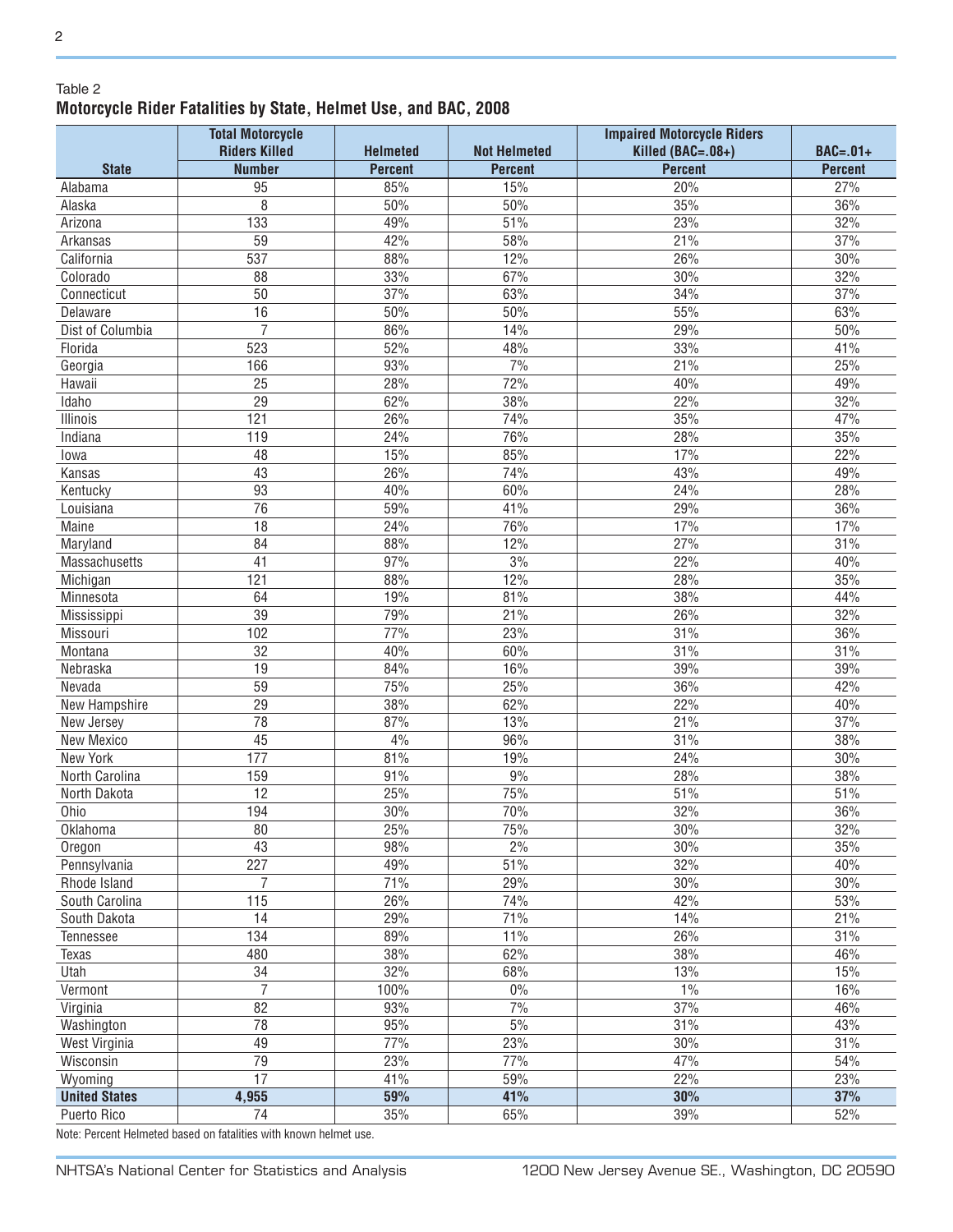An estimated 148,000 motorcyclists have died in traffic crashes since the enactment of the Highway Safety and National Traffic and Motor Vehicle Safety Act of 1966.

Motorcycles made up nearly 3 percent of all registered vehicles in the United States in 2007 and accounted for only 0.4 percent of all vehicle miles traveled.

Per vehicle mile traveled in 2007, motorcyclists were about 37 times more likely than passenger car occupants to die in a motor vehicle traffic crash and 9 times more likely to be injured.

| <b>Fatality Rate</b> |                                                  | <b>Motorcycles</b> | <b>Passenger Cars</b> | <b>Light Trucks</b> |
|----------------------|--------------------------------------------------|--------------------|-----------------------|---------------------|
| 1997                 | Per 100,000<br><b>Registered Vehicles</b>        | 55.30              | 17.81                 | 15.23               |
|                      | Per 100 Million<br><b>Vehicle Miles Traveled</b> | 20.99              | 1.45                  | 1.24                |
| 2007                 | Per 100,000<br><b>Registered Vehicles</b>        | 72.48              | 12.06                 | 12.34               |
|                      | Per 100 Million<br>Vehicle Miles Traveled        | 38.01              | 1.03                  | 1.06                |
| <b>Percent</b>       | Per 100,000<br><b>Registered Vehicles</b>        | 31.07              | $-32.28$              | $-19.00$            |
| Change,<br>1997-2007 | Per 100 Million<br>Vehicle Miles Traveled        | 81.09              | $-28.76$              | $-14.79$            |

### Table 3 **Occupant Fatality Rates by Vehicle Type, 1997 and 2007**

Note: 2008 registered vehicle and vehicle miles traveled data not available.

Per registered vehicle, the fatality rate for motorcyclists in 2007 was 6 times the fatality rate for passenger car occupants. The injury rate for motorcyclists was 0.7 times the injury rate for passenger car occupants.

In 2008, motorcyclists accounted for 14 percent of total traffic fatalities, 17 percent of all occupant fatalities, and 4 percent of all occupants injured.

## **Motorcycle Involvement in Crashes**

In 2008, 2,554 (47%) of all motorcycles involved in fatal crashes collided with another type of motor vehicle in transport. In two-vehicle crashes, 77 percent of the motorcycles involved were struck in the front. Only 7 percent were struck in the rear.

Motorcycles are more likely to be involved in a fatal collision with a fixed object than are other vehicles. In 2008, 25 percent of the motorcycles involved in fatal crashes collided with fixed objects, compared to 19 percent for passenger cars, 14 percent for light trucks, and 4 percent for large trucks.

In 2008, there were 2,387 two-vehicle fatal crashes involving a motorcycle and another type of vehicle. In 41 percent (985) of these crashes the other vehicle was turning left while the motorcycle was going straight, passing, or overtaking the vehicle. Both vehicles were going straight in 666 crashes (28%).

*"Per vehicle mile traveled, motorcyclists are about 37 times more likely than passenger car occupants to die in a traffic crash."*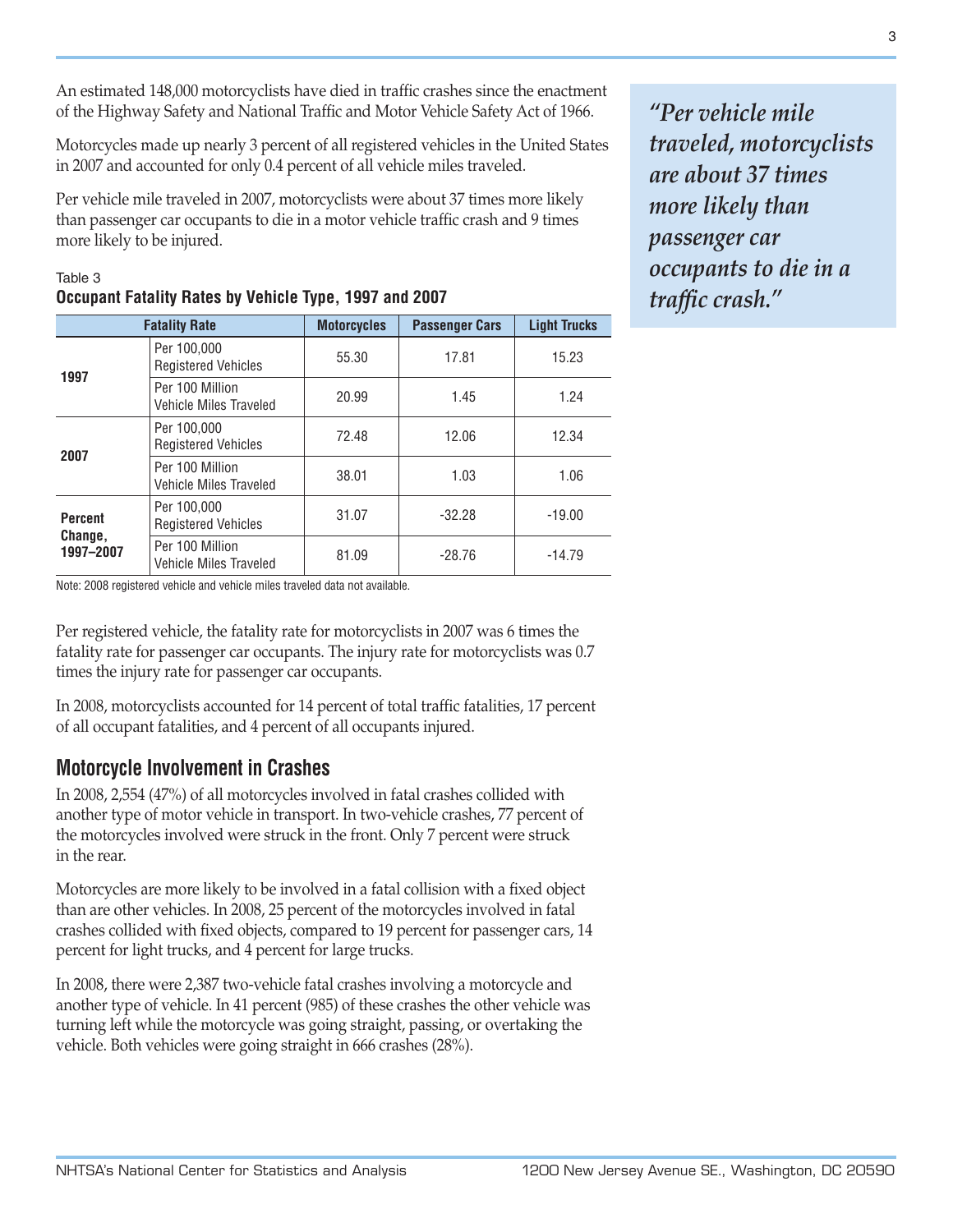*"One out of four motorcycle riders in fatal crashes in 2008 were riding their vehicles with an invalid license."*

NHTSA considers a crash to be speeding-related if the driver was charged with a speeding-related offense or if an officer indicated that racing, driving too fast for conditions, or exceeding the posted speed limit was a contributing factor in the crash.

In 2008, 35 percent of all motorcycle riders involved in fatal crashes were speeding, compared to 23 percent for passenger car drivers, 19 percent for light-truck drivers, and 8 percent for large-truck drivers.

#### Table 4 **Motorcyclist Fatalities by Age Group, 1998 and 2008**

|      | <b>Age Group</b> |           |       |         |       |
|------|------------------|-----------|-------|---------|-------|
| Year | $30$             | $30 - 39$ | $40+$ | Unknown | Total |
| 1998 | 921              | 612       | 760   |         | 2.294 |
| 2008 | l.614            | 987       | 2.687 |         | 5.290 |

Table 5

#### **Motorcyclist Fatalities by Engine Size (cc), 1998 and 2008**

|      | <b>Engine Displacement</b> |               |                 |               |              |
|------|----------------------------|---------------|-----------------|---------------|--------------|
| Year | <b>Up to 500</b>           | $501 - 1.000$ | $1.001 - 1.500$ | Other/Unknown | <b>Total</b> |
| 1998 | 213                        | 1.040         | 781             | 260           | 2.294        |
| 2008 | 257                        | 2,185         | .757            | 1.091         | 5.290        |

## **Licensing**

One out of four motorcycle riders (25%) involved in fatal crashes in 2008 were riding their vehicles with invalid licenses at the time of the collision, while only 12 percent of drivers of passenger vehicles in fatal crashes did not have valid licenses.

Motorcycle riders involved in fatal traffic crashes were 1.4 times more likely than passenger vehicle drivers to have a previous license suspension or revocation (18% and 13%, respectively).

In 2008, 4 percent of the motorcycle riders involved in fatal crashes had at least one previous conviction for driving while intoxicated on their driver records, compared to 3 percent of passenger vehicle drivers.

#### Figure 1 **Previous Driving Records of Drivers Involved in Fatal Traffic Crashes, by Type Of Vehicle, 2008**



Note: Excluding all drivers with unknown previous records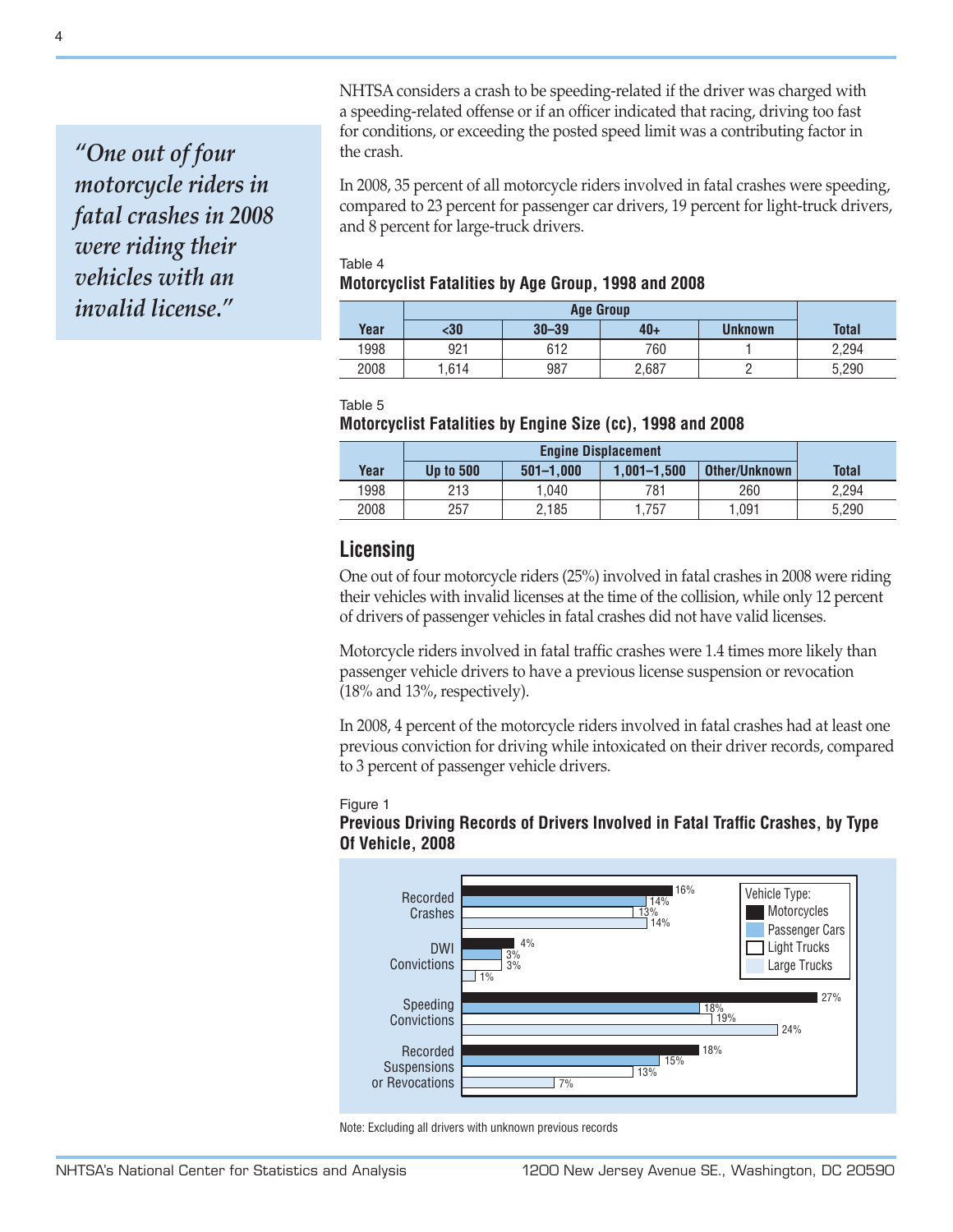# **Alcohol**

In fatal crashes in 2008 a higher percentage of motorcycle riders had blood alcohol concentration (BAC) of .08 grams per deciliter  $(g/dL)$  or higher than any other type of motor vehicle driver. The percentages for vehicle riders involved in fatal crashes were 29 percent for motorcycles, 23 percent for passenger cars, 23 percent for light trucks, and 2 percent for large trucks.

In 2008, 30 percent of all fatally injured motorcycle riders had BAC levels of .08 g/dL or higher. An additional 7 percent had lower alcohol levels (BAC .01 to  $.07$  g/dL).

The percentage with BAC .08  $g/dL$  or above was highest for fatally injured motorcycle riders among two age groups, 40–44 (41%) and 45–49 (41%) followed by the 35–39 (36%) age group.

Forty-three percent of the 2,291 motorcycle riders who died in single-vehicle crashes in 2008 had BAC levels of .08 g/dL or higher. Sixty-four percent of those killed in single-vehicle crashes on weekend nights had BACs of .08 g/dL or higher.

#### Figure 2





*"Forty-three percent of motorcycle riders who died in single-vehicle crashes in 2008 had BAC levels of .08 g/dL or higher."*

*"In 2008, a higher percentage of motorcycle riders in fatal crashes had BAC levels of .08 g/dL or higher than any other type of driver."*

Motorcycle riders killed in traffic crashes at night were nearly 4 times more likely to have BAC levels of .08 g/dL or higher than those killed during the day (48% and 13% respectively).

The reported helmet use rate for motorcycle riders with BAC levels .08 g/dL or higher killed in traffic crashes was 46 percent, compared with 66 percent for those with no alcohol ( $BAC = .00 \text{ g}/dL$ ).